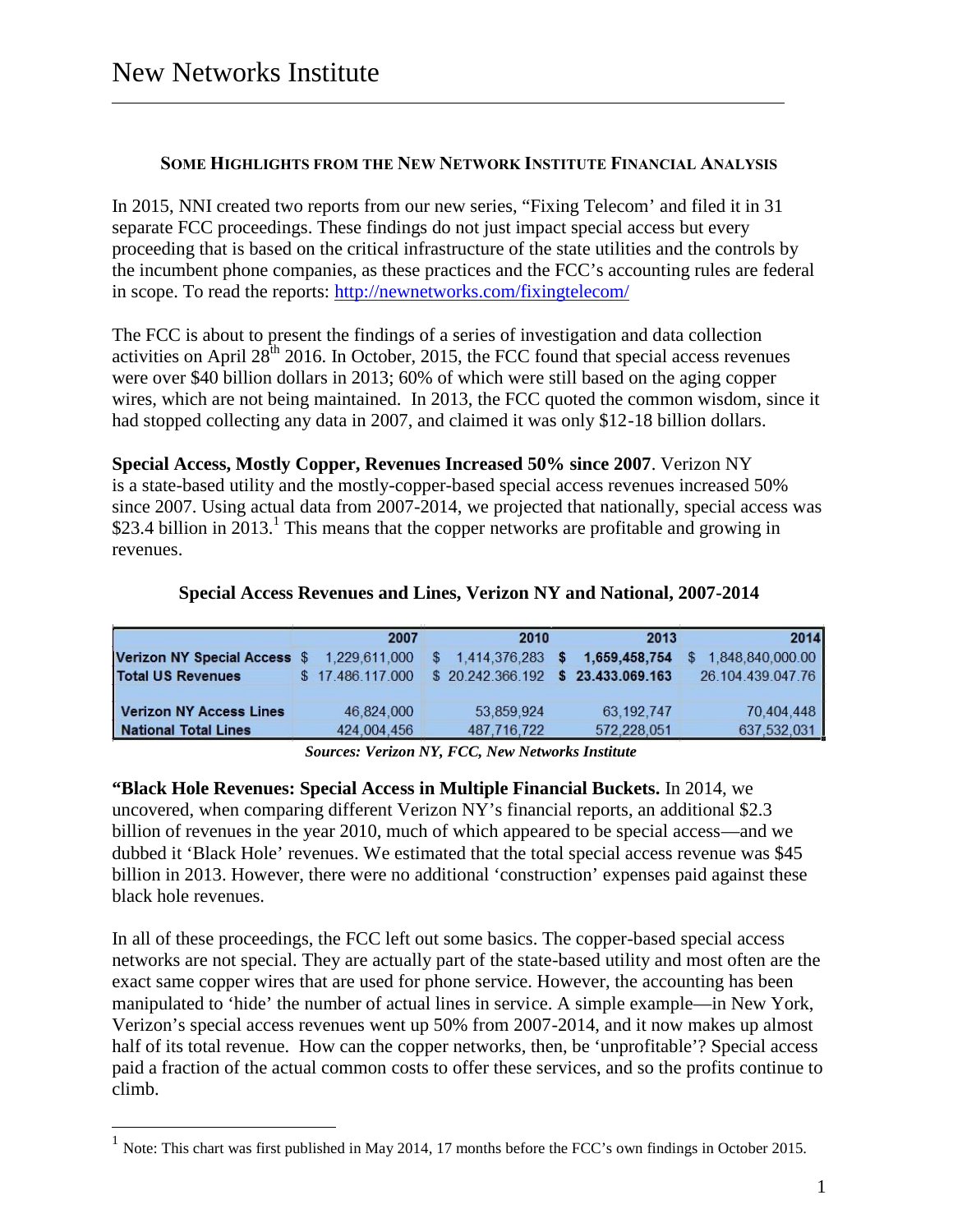Moreover, the fiber optic special access wires are also part of the state utility and put in as "Title II", common carriage, telecommunications ("TDM") networks to be able to a) get the utility rights of way and b) have the wireline-local service budgets pick up most of the expenses, charging customers in New York for "massive deployment of fiber optics', which was not supposed to be the wires to the cell towers, but to wire cities.

## **Special Access Expenses are Cross-Subsidized by Local Phone Customers**. In

every category, from network expenses to 'corporate operations' expense, 'Local Service' paid the majority of expenses. For example, Verizon NY's Local Service brought in 28% of the revenues in 2014 but paid the majority, 60%, of "corporate operations" expense. 'Access Fees', (special access representing 82%), was 45% of the revenues but paid only 30%, while 'Nonregulated', (including FiOS TV) paid 10%.<sup>2</sup>

| <b>Total Revenues</b>       | <b>Local Service</b> | <b>Access</b>   |  |  |
|-----------------------------|----------------------|-----------------|--|--|
| 2003                        | \$2,230,978,000      | \$2,230,978,000 |  |  |
| % of Revenue                | 65%                  | 31%             |  |  |
| 2014                        | \$1,441,591,799      | \$2,357,559,949 |  |  |
|                             | 28%                  | 45%             |  |  |
| <b>Corporate Operations</b> |                      |                 |  |  |
| 2003                        | \$1,249,051,000      | \$537,299,000   |  |  |
| % of Corporate              | 65%                  | 28%             |  |  |
| 2014                        | \$1,572,288,568      | \$767,188,356   |  |  |
| % of Corporate              | 60%                  | 29%             |  |  |
| <b>Network Costs*</b>       |                      |                 |  |  |
| 2003                        | \$1,735,100,609      | \$834,121,365   |  |  |
| % of Network Costs          | 62%                  | 30%             |  |  |
| 2014                        | \$1,526,422,738      | \$787,625,710   |  |  |
| % of Network Costs          | 46%                  | 24%             |  |  |

## **Demonstrating the FCC's Big Freeze Verizon New York Revenues, Corporate Operations, Network Costs, 2003-2014**

\*Network costs known as "plant" and "Non-specific plant" costs, and include the Capx.

**The FCC's 'Big Freeze' Caused this Financial Shell Game**. But the kicker is -- the FCC's own accounting rules, which we dubbed 'The Big Freeze', actually froze the allocation of expenses to reflect the year 2000; this allowed the massive cross-subsidies of Verizon's affiliate companies – and the dumping of most expenses into Local Service. Thus, as we tracked, the majority of Special Access expenses, which can include the wires to the cell towers, or to banks and hospitals, were essentially charged to low income families, small businesses, and everyone else who still had wireline phone or other services that use the state based wires.

 $2^2$  This info is primarily from Verizon NY. New York is the only state that requires financial reports. As of 2007, all Verizon, AT&T and Centurylink states used this model.